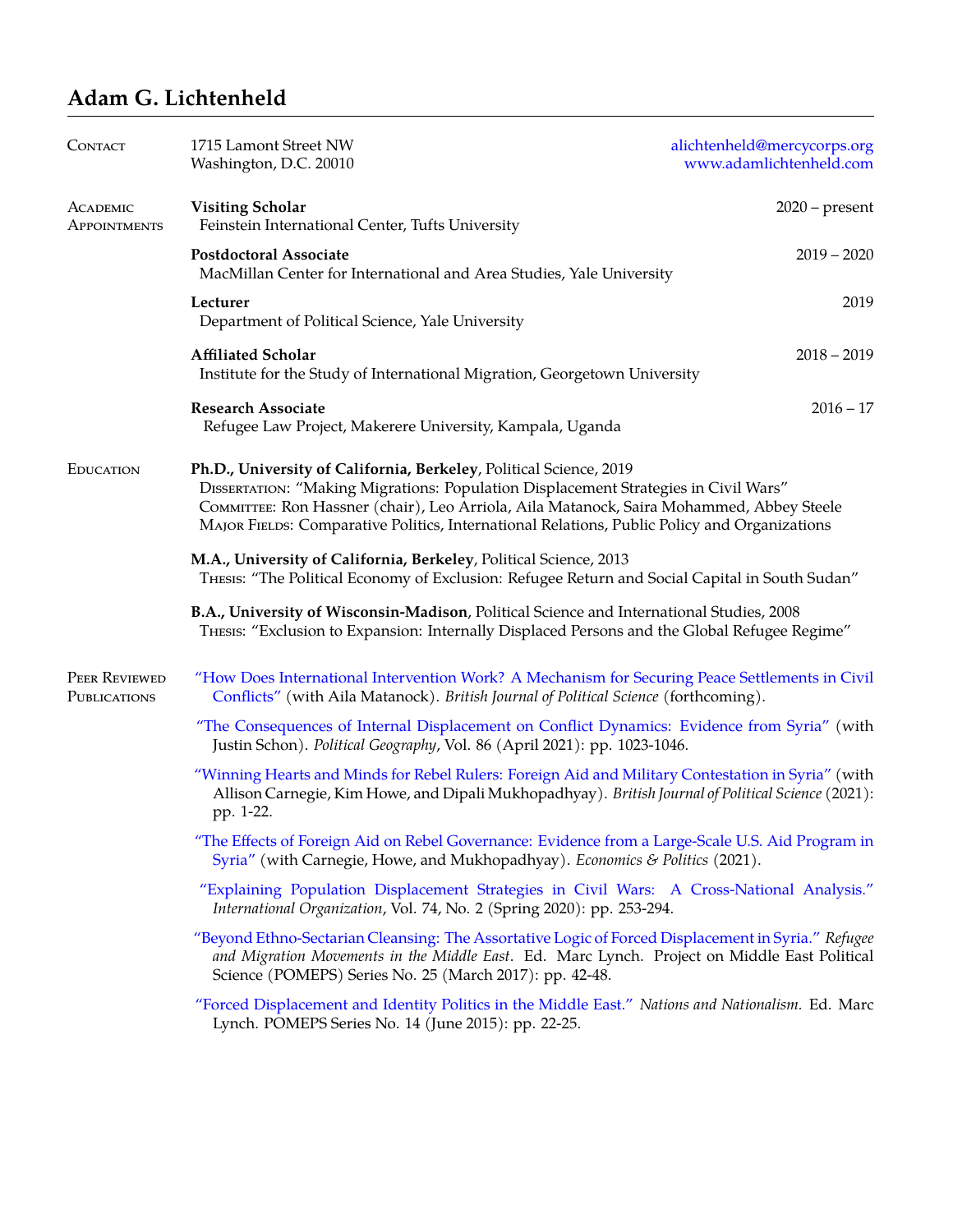| <b>WORKS</b><br><b>IN-PROGRESS</b> | Guilt by Location: Forced Displacement and Population Sorting in Civil Wars (book manuscript, under<br>review at the Cornell Studies of Security Affairs Series at Cornell University Press).                           |  |
|------------------------------------|-------------------------------------------------------------------------------------------------------------------------------------------------------------------------------------------------------------------------|--|
|                                    | "Understanding Social Acceptance of Returnees after Displacement: Experimental Evidence from<br>Iraq" (working paper).                                                                                                  |  |
|                                    | "State Responses to the Internally Displaced: A New Dataset" (with Abbey Steele, working paper).                                                                                                                        |  |
|                                    | "What Works to Build Social Cohesion and Reduce Vulnerability to Violent Extremism? Evidence<br>from a Peacebuilding Program in Niger" (working paper).                                                                 |  |
|                                    | "Who Supports Violent Extremism, and How Do We Measure It? Evidence from Niger and Burkina<br>Faso" (working paper).                                                                                                    |  |
| POLICY<br>ANALYSIS                 | "To Ease Iraq's Displacement Crisis, Restorative Justice and Peacebuilding are Vital" (with Mayesha<br>Alam). Just Security (2021)                                                                                      |  |
|                                    | "Towards Durable Solutions to Displacement: Understanding Social Acceptance of Returnees in Post-<br>ISIS Iraq" (with Saad Saadi). Washington, D.C.: Mercy Corps (2021).                                                |  |
|                                    | "The Pandemic Has Reshaped Conflicts Around the World. Here's What Got Worse" (with Mayesha<br>Alam and Ryan Sheely). The Washington Post Monkey Cage (2021)                                                            |  |
|                                    | A Clash of Contagions: The Impact of COVID-19 on Conflict in Nigeria, Colombia, and Afghanistan (with<br>Gabrielle Aron, Daniel Herrera Kelly, and Ryan Sheely). Washington, D.C.: Mercy Corps (2021).                  |  |
|                                    | 'Fear of the Unknown': Religion, Identity, and Conflict in Northern Nigeria (with Emmanuel Ogbudu).<br>Washington, D.C.: Mercy Corps (2021).                                                                            |  |
|                                    | "Understanding the Links Between Social Cohesion and Violence: Evidence from Niger" (with Lisa<br>Inks and Ryan Sheely). Washington, D.C.: Mercy Corps (March 2021).                                                    |  |
|                                    | "Prioritizing Research and Learning within the Global Fragility Strategy" (with Ifeoluwa Olawole<br>and Ryan Sheely). Washington, D.C.: Mercy Corps (February 2021).                                                    |  |
|                                    | "Guilt by Location," Foreign Policy (2020).                                                                                                                                                                             |  |
|                                    | "Strategic Displacement and the Politics of Wartime Mobility: Implications for Policymakers and<br>Practitioners," UNHCR working paper, contribution to UNHCR's State of the World's Forcibly<br>Displaced 2021 (2020). |  |
|                                    | What Makes Refugees and Migrants Vulnerable to Detention in Libya? A Microlevel Study of the<br>Determinants of Detention, Mixed Migration Centre of North Africa (2019).                                               |  |
|                                    | "You Can't Go Home Again: Pressures and Prospects of Refugee Return to Syria," Institute for the<br>Study of International Migration, Georgetown University (2019).                                                     |  |
|                                    | "How to Really Help the World's New Refugees," The Washington Post Monkey Cage (2015)                                                                                                                                   |  |
|                                    | "The Identity Politics of Displacement in the Middle East," The Washington Post Monkey Cage (2015)                                                                                                                      |  |
|                                    | "Syria, Libya, and the Challenge of Intervention," UN Dispatch (2014)                                                                                                                                                   |  |
|                                    | "The Aid Diversion Dilemma," UN Dispatch (2014)                                                                                                                                                                         |  |
|                                    | "Forced Migration as a Weapon of War," UN Dispatch (2014)                                                                                                                                                               |  |
|                                    | "America's Refugee Crisis," UN Dispatch (2014)                                                                                                                                                                          |  |
|                                    |                                                                                                                                                                                                                         |  |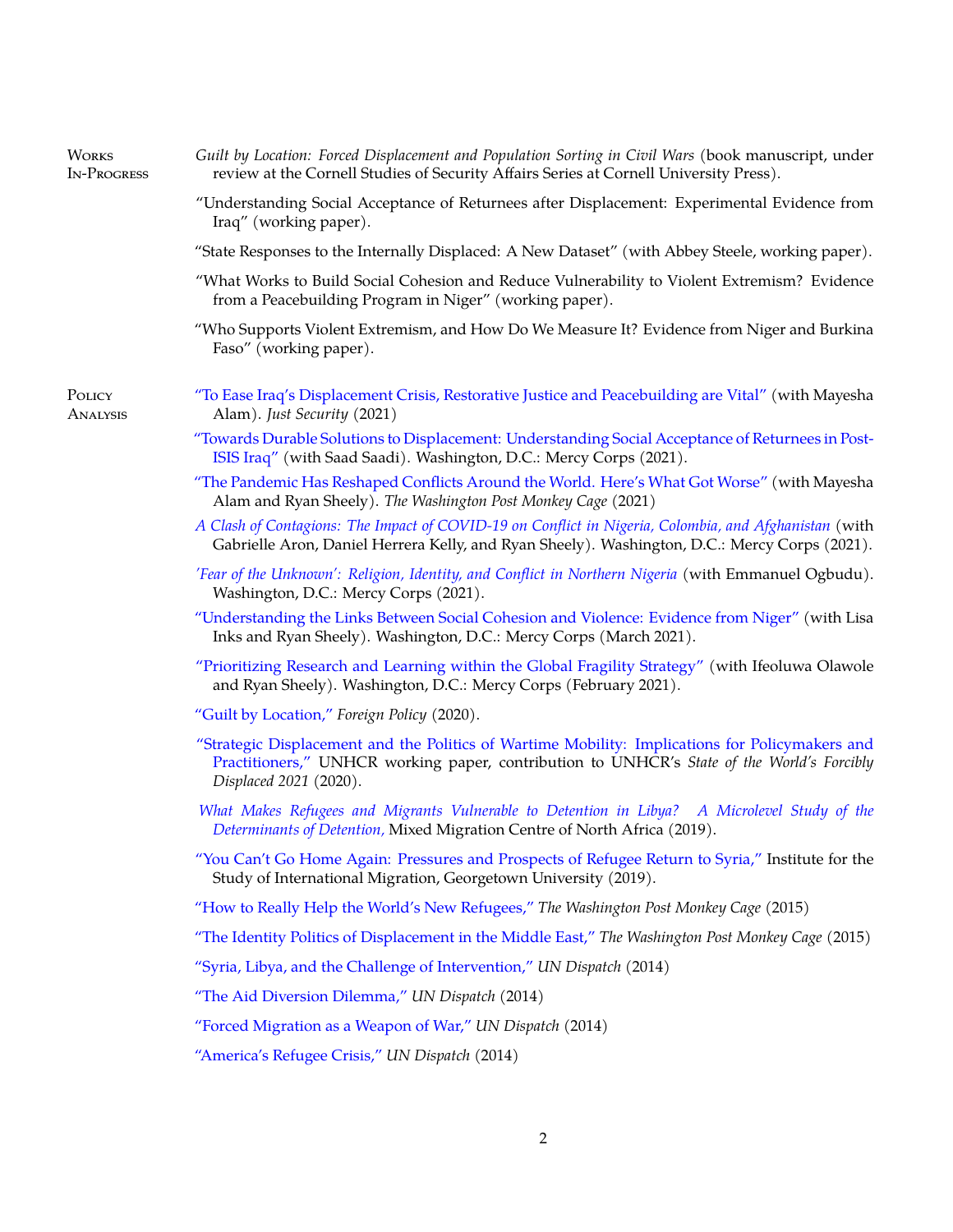| <b>GRANTS AND</b><br><b>AWARDS</b> | Presidential Management Fellowship                                                    | 2020                      |
|------------------------------------|---------------------------------------------------------------------------------------|---------------------------|
|                                    | David A. Lake Best Paper Award, International Political Economy Society               | 2019                      |
|                                    | Doctoral Dissertation Improvement Grant, National Science Foundation                  | $2018 - 19$               |
|                                    | Truman National Security Fellowship, Washington, D.C.                                 | 2019                      |
|                                    | Harry Frank Guggenheim Foundation Dissertation Fellowship                             | $2018 - 19$               |
|                                    | Phi Beta Kappa Northern California Association Graduate Fellowship                    | $2018 - 19$               |
|                                    | Rocca Dissertation Fellowship, Center for African Studies, UC Berkeley                | $2014 - 15$ ; $2017 - 18$ |
|                                    | Human Rights Fellowship, Human Rights Center, UC Berkeley School of Law               | $2016 - 17$               |
|                                    | Andrew Mellon Research Grant, Center for Middle East Studies, UC Berkeley             | 2016                      |
|                                    | Jennings Randolph Peace Scholarship, U.S. Institute of Peace                          | $2015 - 16$               |
|                                    | Herb York Global Security Fellowship, UC Institute on Global Conflict and Cooperation | $2015 - 16$               |
|                                    | John L. Simpson Research Fellowship, Institute of International Studies, UC Berkeley  | $2014 - 15$               |
|                                    | Herbert Scoville, Jr. Peace Fellowship, Washington, D.C.                              | 2009                      |
|                                    | U.S. Department of State Critical Languages Scholarship, Arabic, Salalah, Oman        | 2008                      |
|                                    | University of Wisconsin William Jennings Bryan Senior Thesis Award                    | 2008                      |
| <b>INVITED TALKS,</b>              | APSA Annual Meeting (Seattle, WA)                                                     | September 2021            |
| CONFERENCES,<br>WORKSHOPS          | Cambridge University Forced Displacement Workshop (Cambridge, UK)                     | January 2020              |
|                                    | McGill University Peace and Security Studies Speaker Series (Montreal, CA)            | January 2020              |
|                                    | New Perspectives in War, Migration and Refugee Studies (Amsterdam, NL)                | December 2019             |
|                                    | Tufts University Human Security Lecture Series (Medford, MA)                          | November 2019             |
|                                    | Columbia University International Politics Seminar Series (New York, NY)              | September 2019            |
|                                    | Yale University Comparative Politics Workshop (New Haven, CT)                         | September 2019            |
|                                    | APSA Annual Meeting (Washington, DC)                                                  | September 2019            |
|                                    | ISA Annual Convention (Toronto, CA)                                                   | March 2019                |
|                                    | Peace Science Society International Meeting (Austin, TX)                              | November 2018             |
|                                    | IDMC Conference "Forced Displacement and Development" (Geneva, CH)                    | October 2018              |
|                                    | SOAS Refugee Law Initiative Annual Conference (University of London, UK)              | <b>July 2018</b>          |
|                                    | "Violence and Refugees in the Arab Spring" workshop (Hamburg, DE)                     | May 2018                  |
|                                    | ISA Annual Convention (San Francisco, CA)                                             | April 2018                |
|                                    | Yale Program on Order, Conflict and Violence Speaker Series (New Haven, CT)           | March 2018                |
|                                    | EISA Annual Convention (Barcelona, ES)                                                | September 2017            |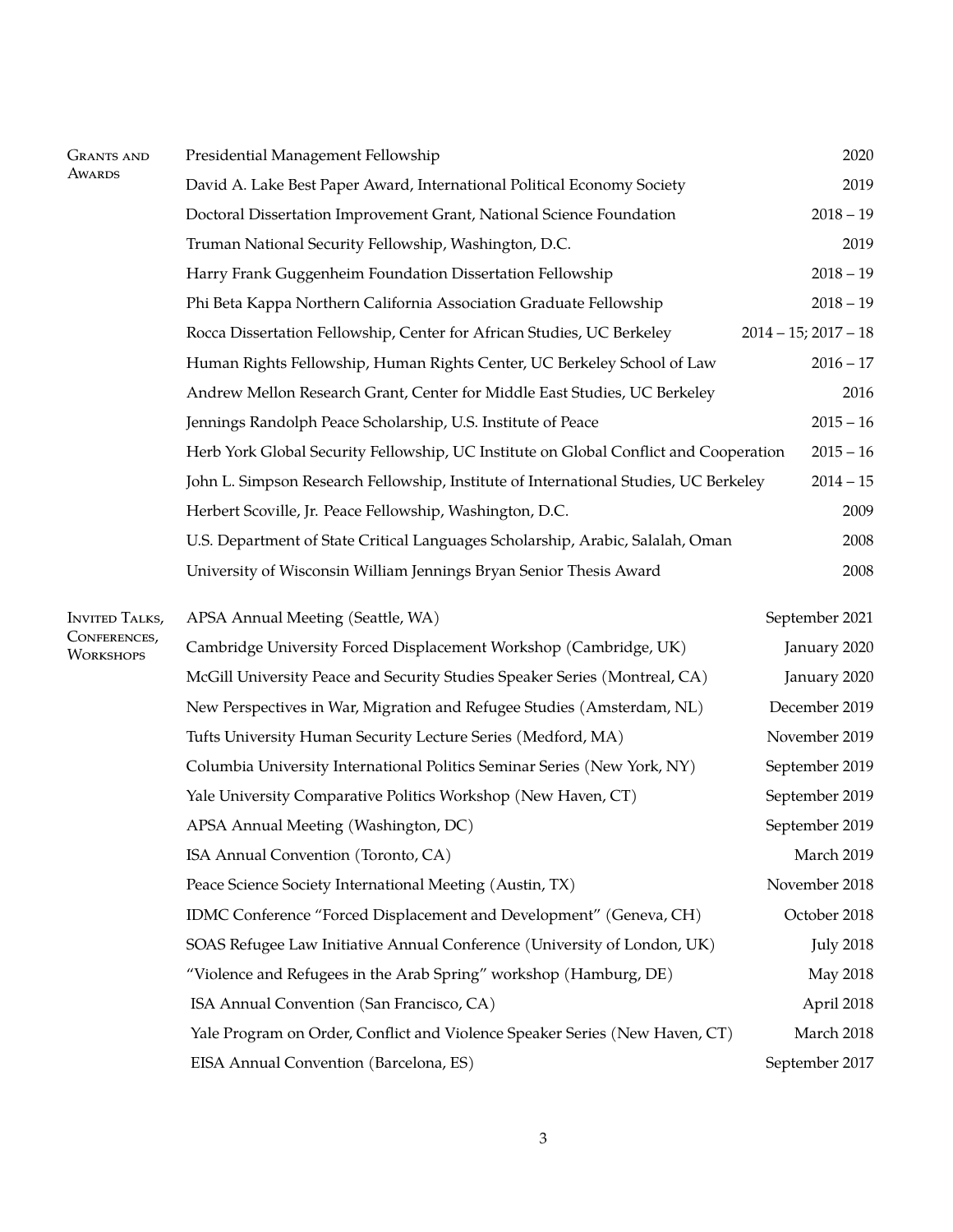|                                          | APSA Annual Meeting (San Francisco, CA)                                                                                                                                                                                        | August 2017      |  |
|------------------------------------------|--------------------------------------------------------------------------------------------------------------------------------------------------------------------------------------------------------------------------------|------------------|--|
|                                          | Olympia Summer Academy on Conflict and Political Violence (Nafplio, GR)                                                                                                                                                        |                  |  |
|                                          | RSC Oxford Conference "Beyond Crisis: Rethinking Refugee Studies" (Oxford, UK)                                                                                                                                                 |                  |  |
|                                          | Association for the Study of Forced Migration (IASFM) Convention (Poznan, PL)                                                                                                                                                  | <b>July 2016</b> |  |
|                                          | Bridging the Gap: New Era Foreign Policy Conference (Washington, DC)                                                                                                                                                           | March 2014       |  |
| <b>TEACHING</b>                          | The Politics of Forced Migration and Population Displacement<br>Course Instructor, Yale University                                                                                                                             | Fall 2019        |  |
|                                          | <b>Introduction to Comparative Politics</b><br>Graduate Student Instructor (with M. Steven Fish), UC Berkeley                                                                                                                  | Spring 2015      |  |
|                                          | Ethics and Justice in International Affairs<br>Graduate Student Instructor (with Amy Gurowitz), UC Berkeley                                                                                                                    | Fall 2014        |  |
|                                          | WAR!<br>Graduate Student Instructor (with Ron Hassner), UC Berkeley                                                                                                                                                            | Spring 2014      |  |
|                                          | <b>Introduction to International Relations</b><br>Graduate Student Instructor (with Amy Gurowitz), UC Berkeley                                                                                                                 | Fall 2013        |  |
| ADDITIONAL<br>TRAINING                   | Institute on Qualitative and Multi-Method Research (IQMR), Syracuse University                                                                                                                                                 | Summer 2015      |  |
|                                          | Consortium for Political and Social Research (ICPSR), University of Michigan                                                                                                                                                   | Summer 2015      |  |
| <b>SERVICE AND</b><br><b>MEMBERSHIPS</b> | Reviewer, International Organization, Journal of Peace Research, European<br>Journal of International Relations, International Interactions                                                                                    | $2018$ – Present |  |
|                                          | Coordinator, Local Integration Working Group, IASFM                                                                                                                                                                            | $2015$ – Present |  |
|                                          | Member, American Political Science Association                                                                                                                                                                                 | $2013$ – Present |  |
|                                          | Member, International Studies Association                                                                                                                                                                                      | $2013$ – Present |  |
| PROFESSIONAL<br><b>EXPERIENCE</b>        | Senior Researcher, Mercy Corps (Washington, D.C.)<br>Designed and implemented studies related to conflict prevention, mitigation, and resolution.                                                                              | $2020$ – Present |  |
|                                          | Consultant, UNHCR (New York, NY)<br>Wrote a research paper on weaponized displacement and its implications for policymakers.                                                                                                   | 2020             |  |
|                                          | Senior Conflict Specialist, World Bank Independent Evaluation Group (Washington, DC)<br>2019<br>Conducted an evaluation of World Bank engagement in fragile and conflict-affected states.                                      |                  |  |
|                                          | Consultant, Danish Refugee Council (New Haven, CT)<br>Conducted a quantitative analysis of the determinants of refugee and migrant detention in Libya<br>and produced a report for the Mixed Migration Centre in North Africa. | 2019             |  |